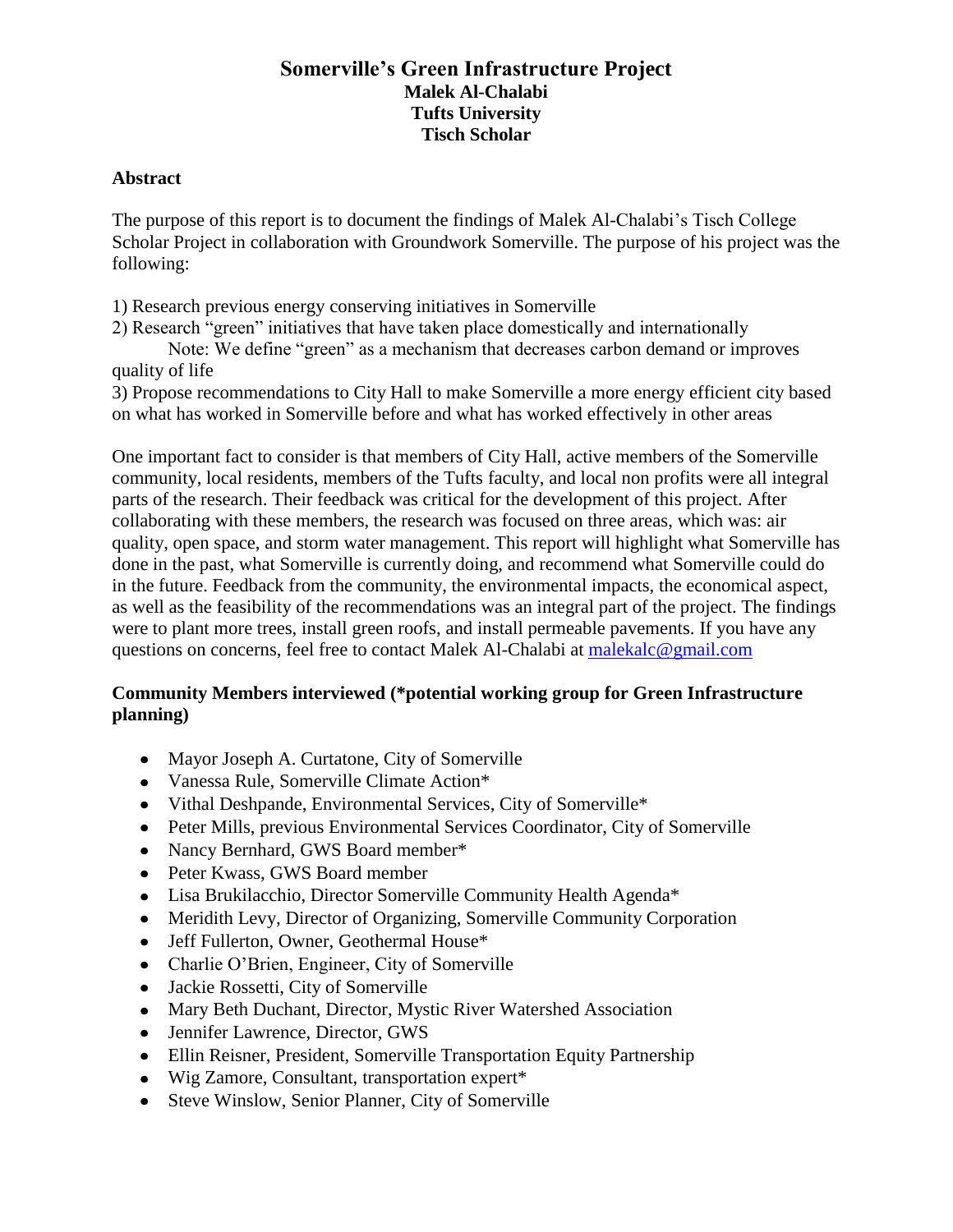- Arn Franzen, Director, Parks and Open Space, City of Somerville
- Ellen Schneider, Parks and Open Space, City of Somerville

## **Air Quality in Somerville**

## *Background*

According to the Somerville Transportation Equity Partnership, Somerville has the "second greatest exposure to pollution and the least open space in Massachusetts" ("Did You Know?"). Somerville is also the most densely populated city in New England, as well as the sixth most densely populated city in the United States.

Somerville also has "the most excess lung cancer and heart attack deaths per square mile of any of Massachusetts' 350 cities and towns," and there is growing concern about the quality of air in Somerville ("Did You Know?"). Studies have shown that living next to a highway may be detrimental to your health, and research studies support this. Wig Zamore, 2007 New England EPA Environmental Merit Award Winner and active member of the Somerville community, wrote "I believe that exposures within 1 kilometer, and especially those within several 100 meters of large sources, such as highways, *may* represent 50% of all PM related mortality in the US" (Zamore).

Where are all the highways/major road ways located in Somerville, and how far could the pollution potentially travel? Below is map that was created using Geographic Imaging Systems (GIS) to show where all the highways/major roadways are:



Then, a 100 meter buffer was created from all the highways/major roadways to see how far the air pollution could travel: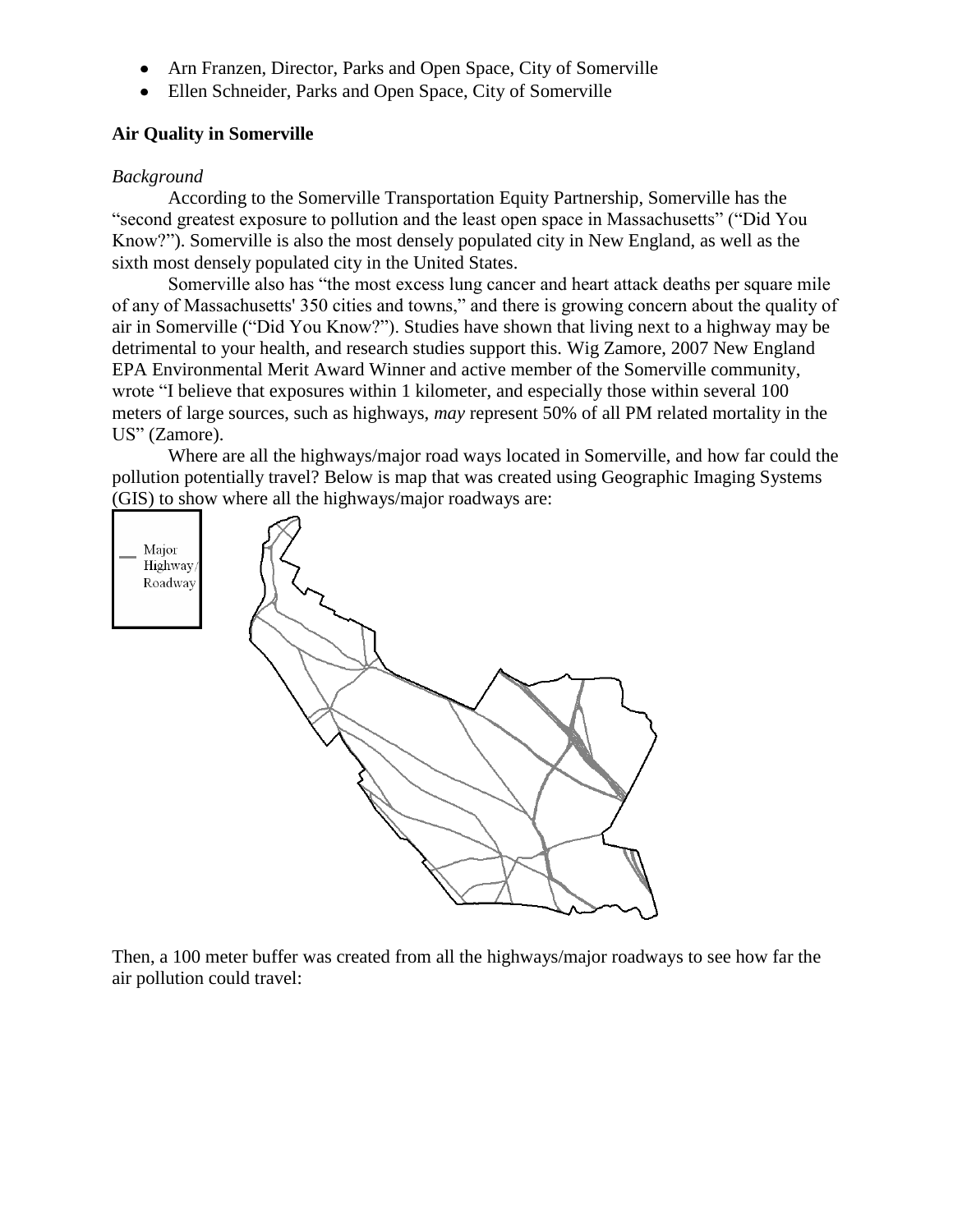

Next, a 200 meter buffer was created to see how far the air pollution could travel.



Finally, a 300 meter buffer was created to see how far the air pollution could travel.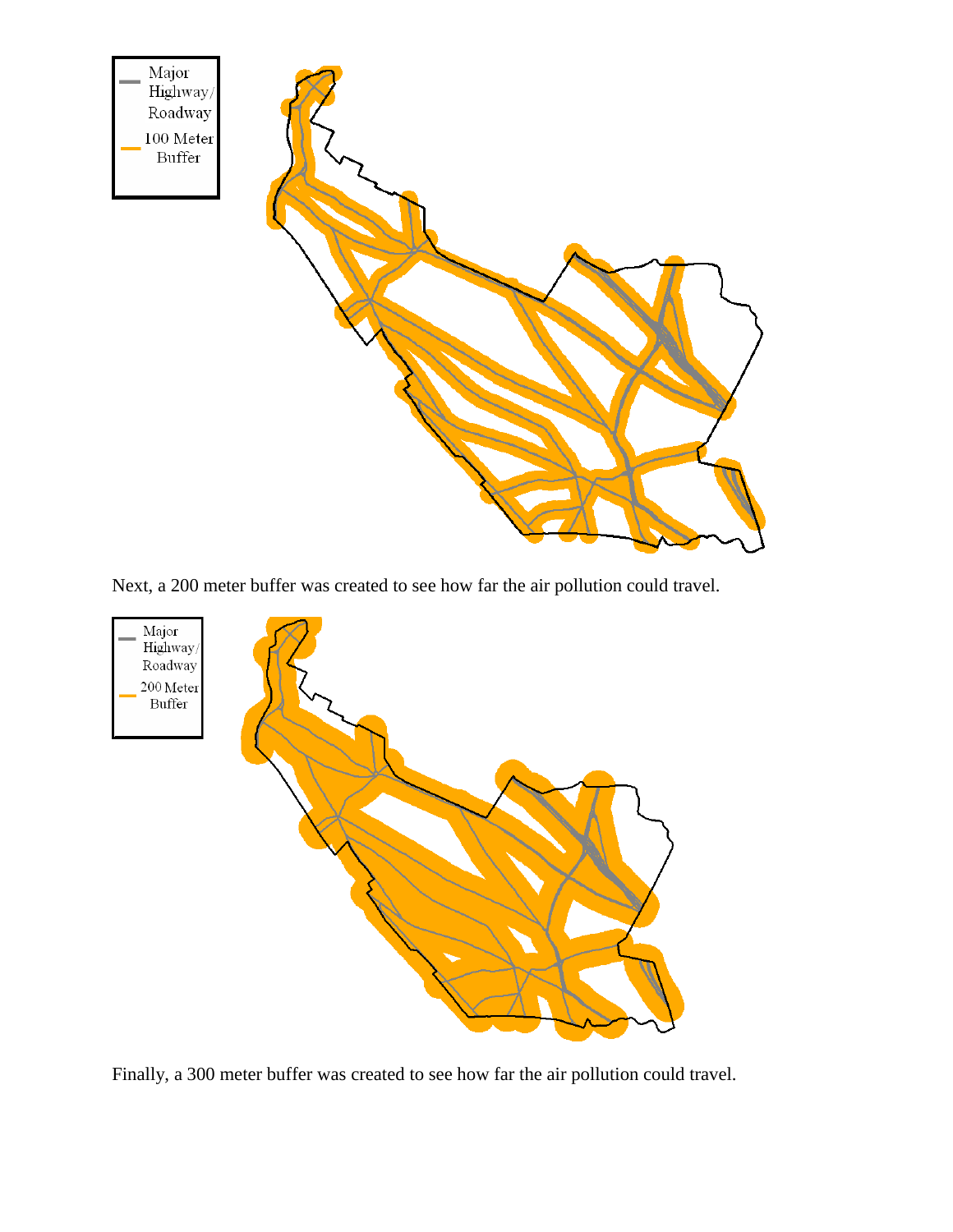

As depicted above, most of Somerville is within a three hundred meter boundary of all highways/major road ways. Where are the schools in Somerville? The figure below depicts all the schools within the 300 meter buffer:



As depicted above, all of our schools are located within the three hundred meter buffer with the exception of one school, which is important to recognize.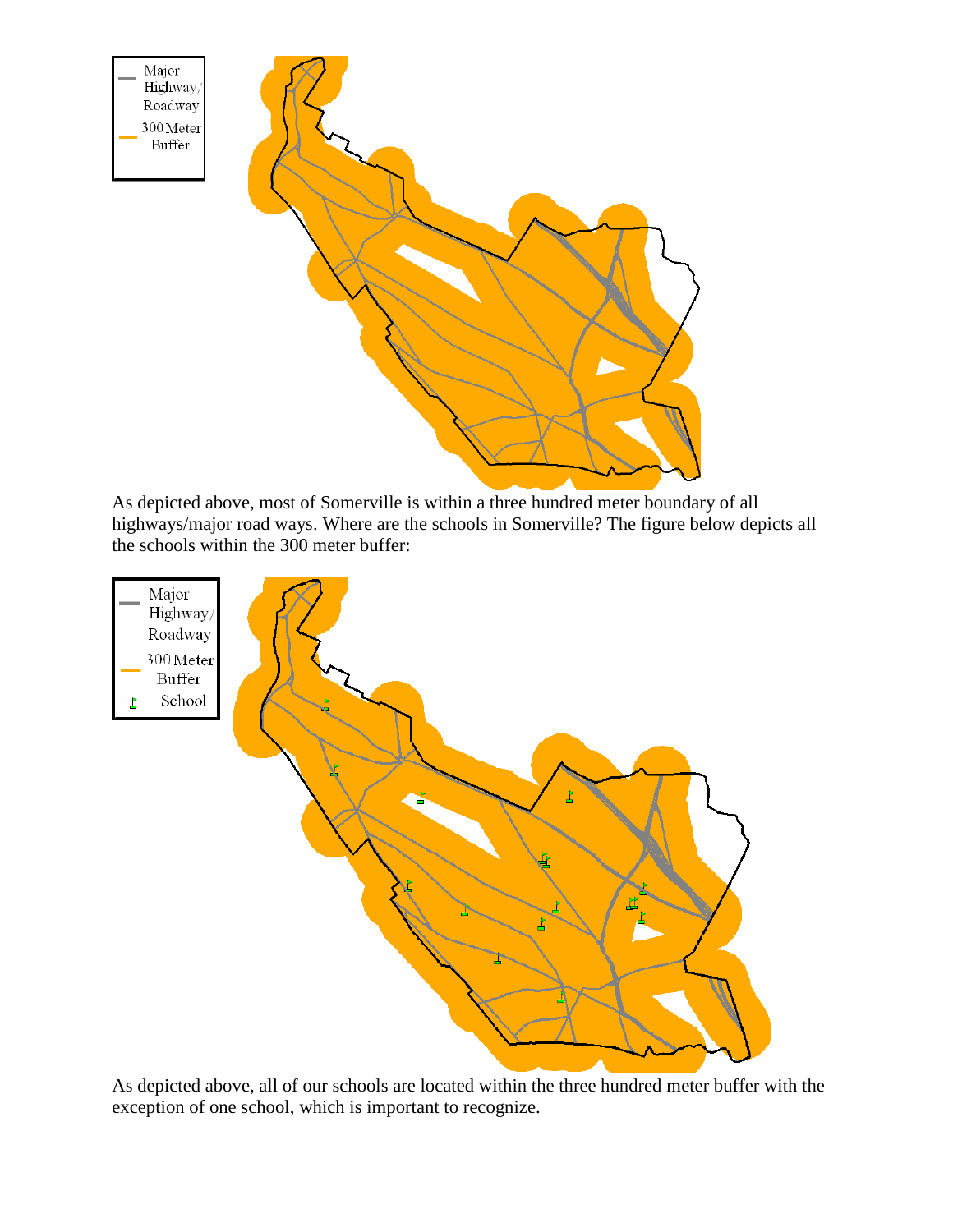## *Initiatives*

What methods can be used to improve the quality of air in Somerville? After conducting a local literature review trying to tackle this very question, three methods were constantly brought up. The first method was tree planting, and this was supported by the State Action Plan Database, the 2001 Greenhouse Gas Emission Inventory Report, and Sustainable Somerville. The second method was to enforce the anti-idling law, and this was supported by the Climate Action Plan, Sustainable Somerville, and the Greenhouse Gas Emissions Inventory Report. The final method was to promote the use of public transportation, and this was supported by the State Action Plan Database, the Climate Action Plan, and the Greenhouse Gas Emission Inventory Report. After collaborating with members of the community, the method that was chosen for this particular report was tree planting because of its importance, its feasibility, and its need in Somerville.

How effective are trees in combating air pollution, and what does the scientific literature state? One relevant study to this question is entitled "Effective Tree Species for Local Air Quality Management," written by K.P. Beckett, P.H. Freer- Smith, and G. Taylor. The findings of the study found that "trees can capture significant quantities of health damaging particles from the atmosphere" (Beckett et al 18). Therefore, there is a public health incentive to plant more trees in Somerville to improve the air quality.

But have there been any studies that analyze the economic viability of having a large scale tree planting initiative to improve the air quality?

Santiago, Chile has the worst urban air pollution in Latin America. A study, entitled "Analyzing the cost effectiveness of Santiago, Chile's policy of using urban forests to improve air quality," focused on the effectiveness of trees to improve air quality in Santiago Chile, and whether trees are an economically viable option. The findings were

"The results from this study indicate that in the case of Santiago, Chile urban forests are a cost-effective air quality improvement policy. That said, even if urban forests were not cost effective, urban trees can provide additional environmental benefits, for example, in their potential to sequester carbon and modify climate" (Escobedo 155).

The research shows that in the case of Santiago, Chile, trees are an effective method to counter the effects of air pollution. But can the same be stated about Somerville?

In "Developing an Innovative Model for Cost Effective Asset Management and Pollution Prevention in a Municipal Storm Water System," the value of trees was found in terms of air pollution and storm water value. Below is a table from that study that shows the certain values (Page 21):

|                                     |            |               |               |                  | Air              |                  |              |                                  |
|-------------------------------------|------------|---------------|---------------|------------------|------------------|------------------|--------------|----------------------------------|
|                                     |            |               |               | Air              | <b>Pollution</b> |                  | <b>Storm</b> |                                  |
| <b>Somerville</b>                   |            | $\frac{6}{6}$ | $\frac{0}{0}$ | <b>Pollution</b> | <b>Value</b>     | <b>Retention</b> | Water        | <b>Total</b>                     |
| Neighborhood Acres Trees Impervious |            |               |               | <b>lbs</b>       | \$)              |                  |              | Volume   Value (\$)   Value (\$) |
| Central Hill                        | 58.1       | 25.6          | <b>66.1</b>   | 1,345            | 3,305            | 95,170           | 190,339      | 199,856                          |
| Davis Square                        | 201        | 22.1          | 70.3          | 4,009            | 9,854            | 307,916          | 615,832      | 923,748                          |
| East                                |            |               |               |                  |                  |                  |              |                                  |
| Somerville                          | 471.8 10.6 |               | 71.4          | 10,172           | 24,998           | 652,545          |              | 1,305,0891,957,634               |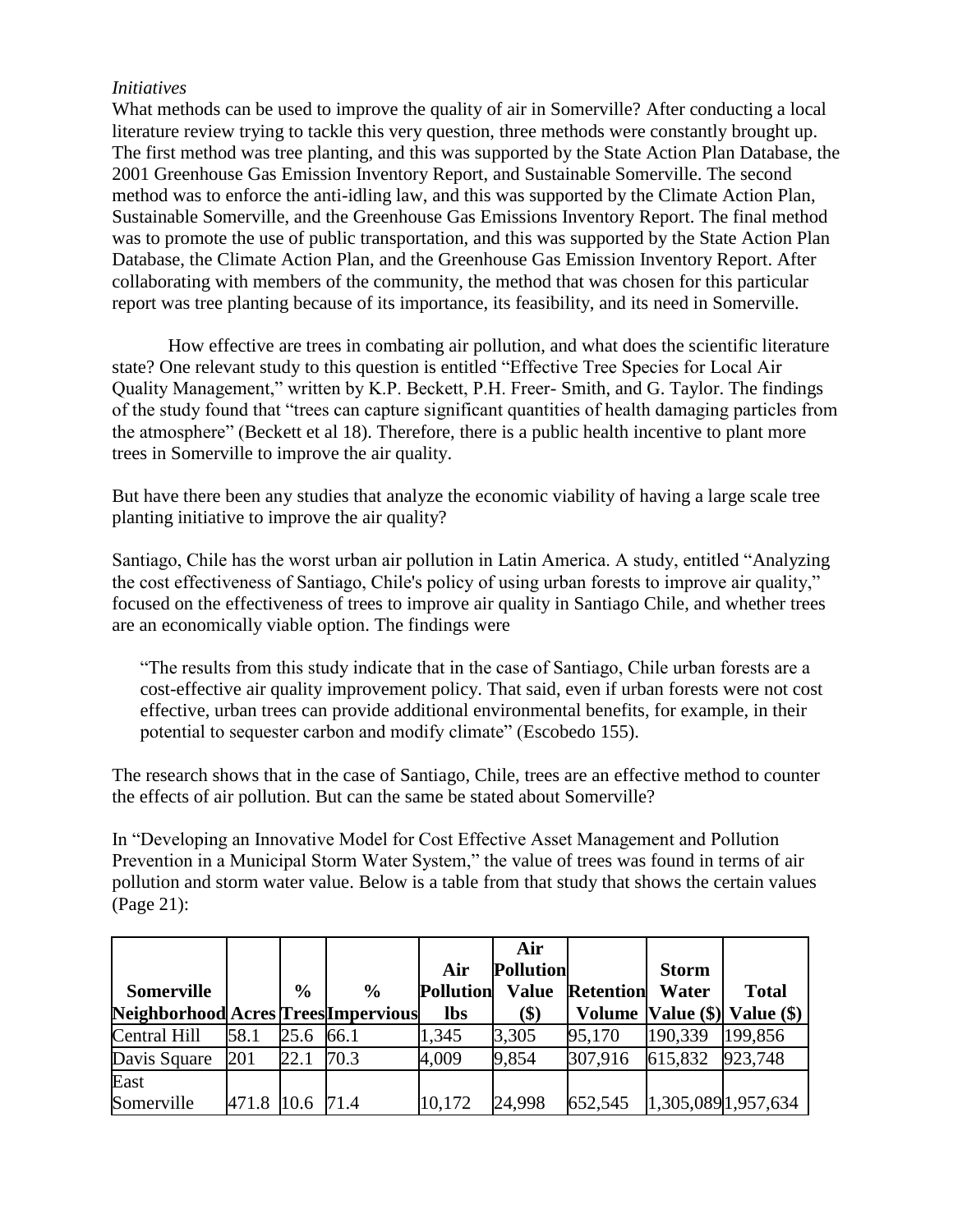| Magoun,       |          |      |      |        |         |         |         |                                |
|---------------|----------|------|------|--------|---------|---------|---------|--------------------------------|
| Albion        | 143.1    | 21.3 | 71.1 | 2,834  | 6,966   | 242,612 | 485,224 | 727,836                        |
| Powderhouse   | 118.6    | 23.6 | 67.4 | 2,522  | 6,198   | 194,161 | 388,322 | 582,483                        |
| Prospect Hill | 123.2    | 21.9 | 70.4 | 2,443  | 6,003   | 188,718 | 377,437 | 566,155                        |
| Spring Hill   | 225.8    | 23.7 | 68   | 4,840  | 11,897  | 369,762 | 739,524 | 1,109,286                      |
| Ten Hills     | 231.5    | 19.7 | 69.3 | 3,627  | 11,897  | 367,307 | 734,613 | 1,101,920                      |
| Tufts         | 143.8    | 30.5 | 55   | 3,952  | 9,713   | 262,843 | 525,687 | 788,530                        |
| Ward2 Cobble  |          |      |      |        |         |         |         |                                |
| Hill          | 571.6    | 9.6  | 85.7 | 5,045  | 12,400  | 790,565 |         | 1,581,1302,371,695             |
| West          |          |      |      |        |         |         |         |                                |
| Somerville    | 224.7    | 25.3 | 66.4 | 5,163  | 12,689  | 367,983 | 735,965 | 1,103,948                      |
| Winter Hill   | 206.3    | 18.8 | 73.8 | 2,338  | 8,686   | 292,187 | 584,374 | 876,561                        |
| Somerville    | 2719.518 |      | 72.7 | 50,689 | 124,580 |         |         | 4,315,039 8,630,078 12,945,117 |

An interesting finding from the report was the following:

"The total computed benefit of trees in Somerville including both air pollution and storm water is \$12,945,117. This value is even higher than the amount the city pays the MWRA (Massachusetts Water Resource Authority) in annual water treatment (\$11.5 million)" (Deshpande 20).

Trees in Somerville play an important role in terms of storm water management and air pollution. They can effectively counter the negative effects of air pollution, and also improve the local storm water management. Planting more trees is a critical need for the community.

When more trees are planted in a community, then indirectly, there is a need for more open space. The next phase of this report focuses on the amount of open space in Somerville.

## **Open Space in Somerville**

According to the 2008-2013 Consolidate Plan, Somerville has 49 parks. In the fall of 2007, Somerville had two new parks, which were Allen Street Community Garden and Durrell Pocket Park and Community Garden, and there were improvements in Foss Park, which is Somerville's largest park (Fox). It is important to note that members of City Hall continue to work hard to improve the amount of open space in Somerville.

However, because of the high population density, large amounts of concrete, and lack of open space, Somerville is prone to the "heat island effect," where there are "higher temperatures experienced in urban areas compared with surrounding suburbs" ("Local Action Plan Recommendations: Somerville, Massachusetts"). When there are higher temperatures, more resources are being inputted to pay for the cooling of buildings.

What are other cities doing to counter balance the "heat island effect," and what can Somerville do?

A study by Akhbari and other scientists entitled "Cool surfaces and shade trees to reduce energy use and improve air quality in urban areas" noted that the city of Los Angeles has increased 2.5 Degrees Celsius (5 Degrees Fahrenheit) since 1920 (Akhbari). Because of this increased temperatures, "5-10% of current urban electricity demand is spent to cool buildings just to compensate for the increased...temperatures" (Akhbari). The "heat island effect" then causes cities to pay more for cooling. What are cities doing to counterbalance the "heat island effect?"

Locally, the Environmental Protection Agency (EPA) recommended for the city of Cambridge in Massachusetts to use "tree canopies" ("Local Action Plan Recommendations: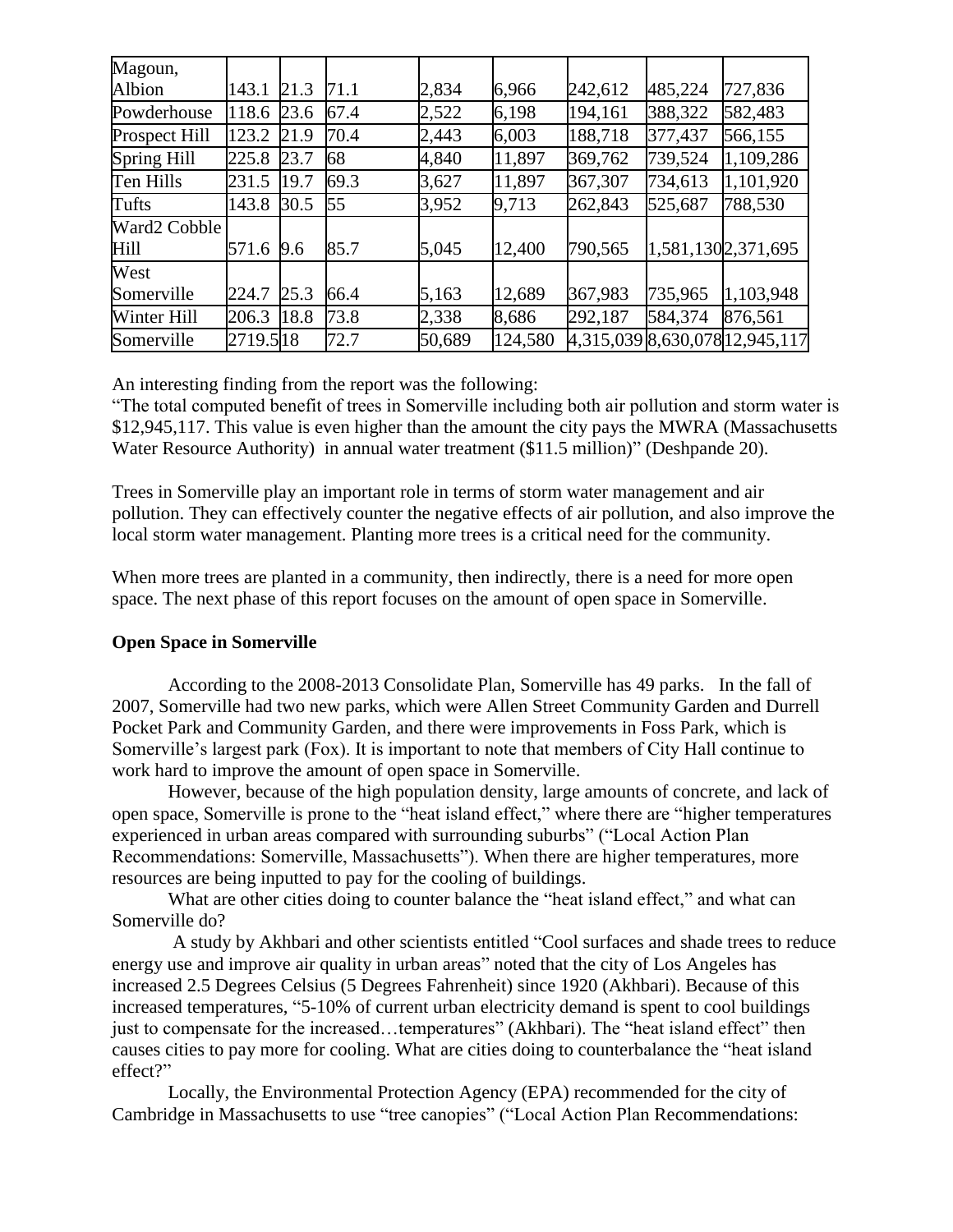Cambridge, MA"). The use of tree canopies not only helps counter balance the "heat island effect," but also "sequesters carbon, reduces gasoline evaporation from parked motor vehicles, and makes the city more visually attractive" ("Local Action Plan Recommendations: Cambridge,  $MA$ ").

In the city of Los Angeles, Akhbari and other scientists stated that an effective ways to reduce the "heat island effect" was to plant more trees, and another method was to have reflective roofs. When a roof has a light color, which reflects light/heat, it can reduce the impact of the "heat island effect" compared to a city that has a dark roof, which absorbs heat and increases the heat island effect. In the study, the scientists noted that "the direct effect of planting trees around a building…is to alter the energy balance and cooling requirements of that particular building" (Akhbari 296). Also, the scientists noted that "about 20% of the national cooling demand can be avoided through a large-scale implementation of heat-island mitigation measures [reflective roofs/trees]" (Akhbari 308). Therefore, their findings reinforce the idea that tree planting, along with reflective roofs, are effective measures to counter balance the heat island effect.

Internationally, there are similar findings. A study entitled "Energy Effects of Heat-Island Reduction Strategies in Toronto" found that planting trees in designated areas could substantially reduce cooling bills because of the shading. The important part of effective cooling is the location of the tree. The findings found that the city of Toronto could save up to 11 million dollars per year if trees were planted all over the city in designated locations (Konopacki).

Locally, nationally, and internationally, we have seen that the planting of trees in designated areas not only improves air quality, but also counterbalances the "heat island effect." However, when calling for the planting of more trees, then one is calling for more open space. Are there any potential measures that could reduce the "heat island effect" and improve air quality without changing the current status of our infrastructure? The answer to that question is green roofs.

#### **Green Roofs**

Green roofs are important because they help decrease heating and cooling within a building, they make a city more attractive, and are easy to maintain. Initiatives to build green roofs have been supported by the Climate Action Plan (page 41) and the EPA's Location Action Plan Recommendations to the city of Somerville. However, many question the economic value of green roofs.

An international study in Singapore entitled "Life cycle cost analysis of rooftop gardens in Singapore" found that in the case of Singapore, green roofs were a viable option. The finding was that "it is observed that life cycle costs of extensive green roofs with or without consideration for energy costs, are lower than that of exposed flat roofs, despite its higher initial costs" (Wong 499).

Domestically, researchers from the University of Georgia and Ohio State found a different benefit for green roofs. Their findings were focused on the importance of green roofs with regard to storm water management. The authors noted that "green roofs can provide both private and public benefits and should be included as a potential tool in watershed management manuals for use in highly developed areas. Architects, storm water professionals and watershed planners can only benefit from having more options to alleviate the environmental impacts of urbanization" (Carter and Keeler 361).

Green roofs are beneficial because they help counter balance the "heat island effect," they do not require a major infrastructure change, they are economically viable, and can also improve local storm water management. After collaborating with the community, one area of concern in Somerville was storm water management, which is the final part of this report.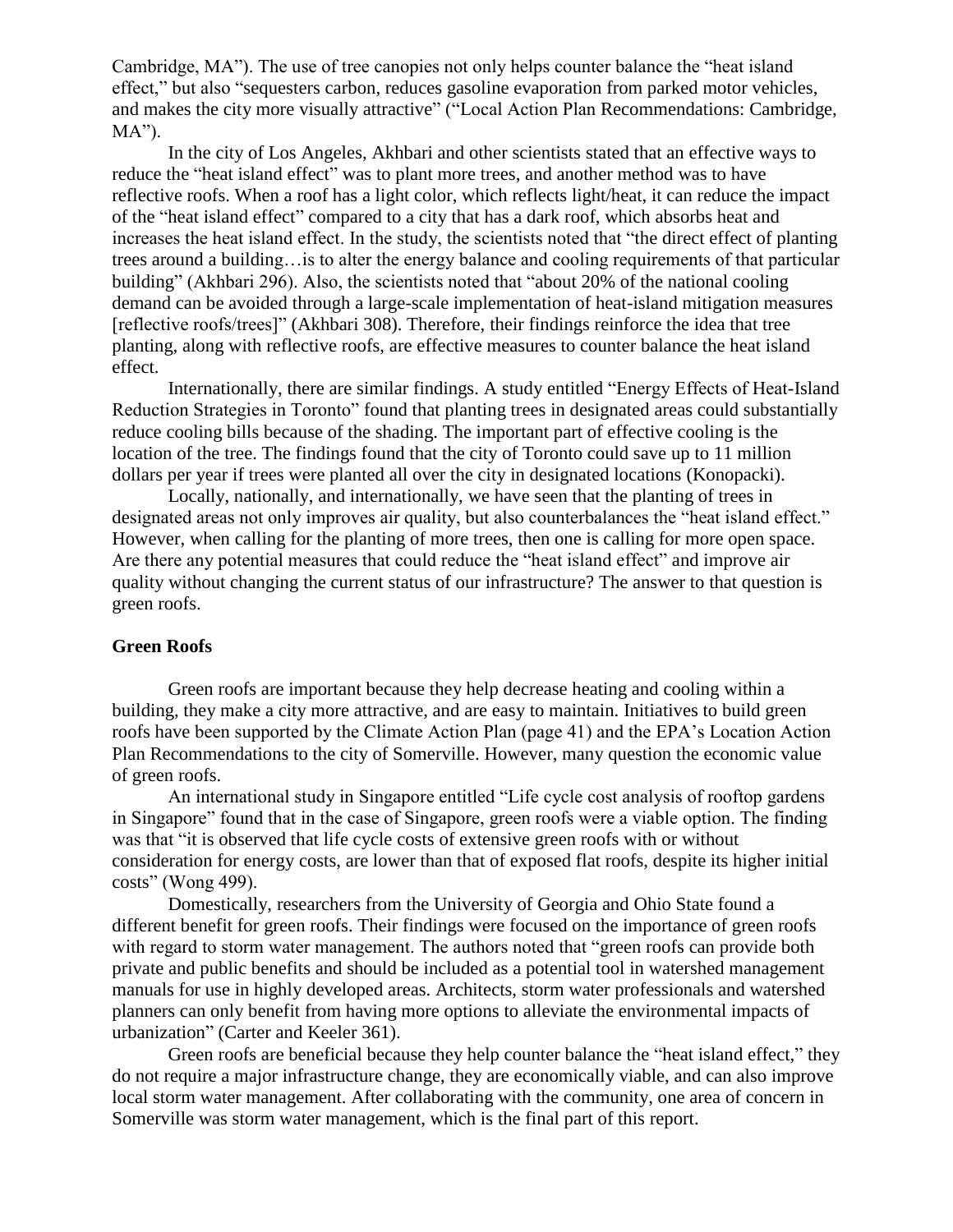#### **Storm Water Management**

The city of Somerville has done a tremendous amount of work to improve storm water management. There is the bold initiative to make the Mystic River Swimmable and Boat-able by 2010, which is noted in Sustainable Somerville. According to the Boston Globe, "Somerville has resolved to cancel its bottled water contracts, although it first must install the necessary plumbing to make water fountains available in city buildings" (Pfeiffer). Also, the Massachusetts Water Resource Authority actively continues to send water mailings to residents in the community regarding the quality of the water. However, what problems does Somerville face with regards to storm water management?

Desphande's "Developing an Innovative Model for Cost Effective Asset Management and Pollution Prevention in a Municipal Storm Water System" highlights the storm water management problem of having a highly impervious city. As noted in the article, "impervious surfaces in urban areas prevent rainwater from infiltrating into the ground" (Desphande 14). This is an issue in Somerville because "due to the high percentage of impervious surfaces in urban areas, the rainwater cannot infiltrate and instead turns into surface runoff. Surface runoff picks up pollutants off the roads and other impervious surfaces" (Deshpande 14). This is important in Somerville because "if the highly polluted storm water gets into surface waters without being treated this can have negative effects on water quality. This situation is especially critical in Somerville since one-third of the city sewers discharge storm water directly into the Mystic River and Alewife Brook without being treated" (Desphande 14). What are measures apart from planting trees and installing green roofs that could improve the storm water management in Somerville?

Permeable pavements have shown to be a viable solution. Permeable pavements are pavements that are porous. Permeable pavements have a variety of advantages. They filter the storm water so that it does not have a negative impact on the environment. They recharge the underground water table. Finally, they add less strain to the storm water system in Somerville because of the decreased amounts of storm water ("Permeable Paver Research Summary"). The graph below from the USA EPA Office in Washington DC depicts the decreased run off when a permeable pavement is installed.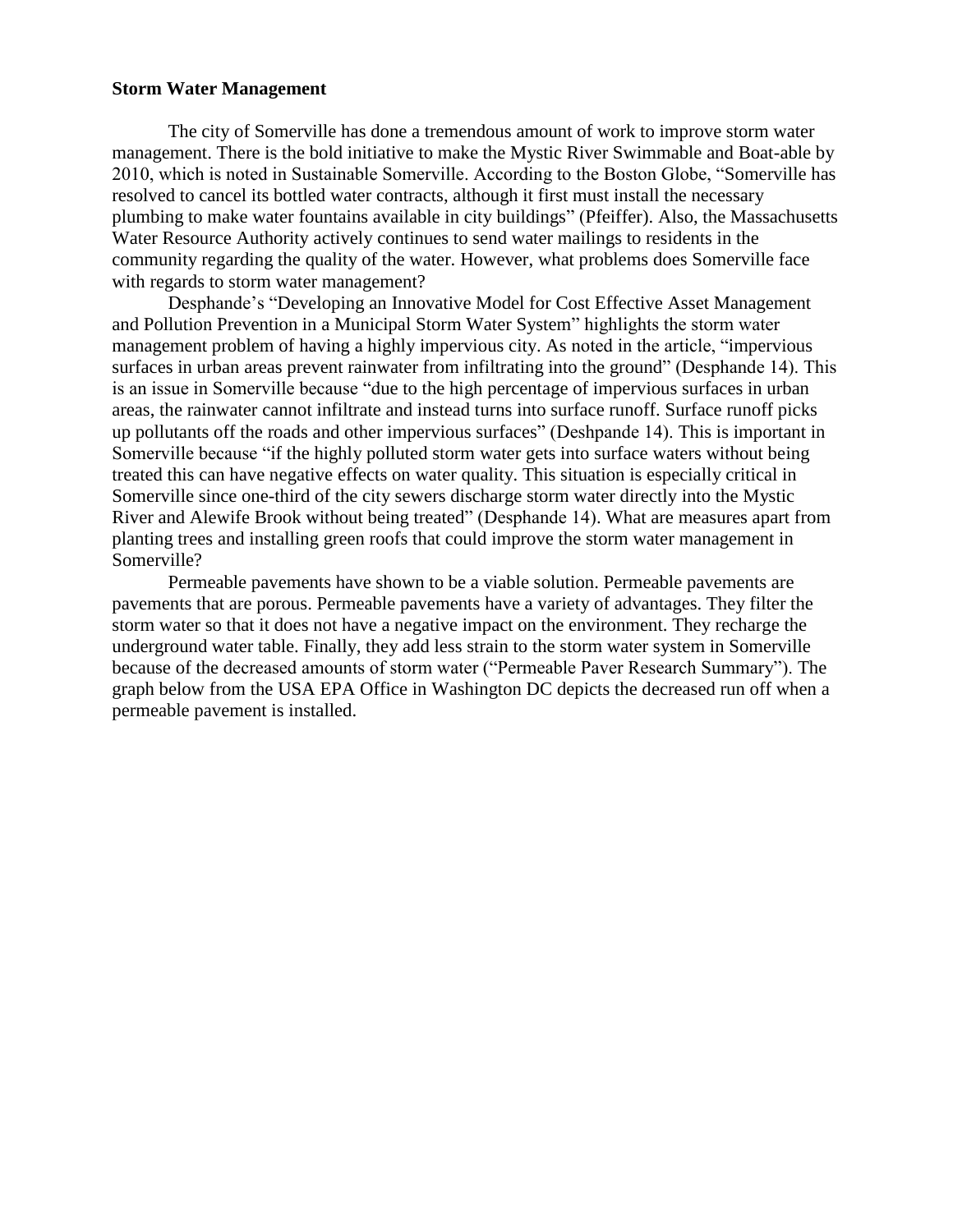

One fundamental point to address is whether a permeable pavement can survive in a cold climate, where a lot of water is melted and frozen. Can a permeable pavement function effectively? In 1977, the EPA led a project to install a permeable pavement in Walden Pond, Concord, Massachusetts (Miller). The thirty year old pavement still works effectively today as it did thirty years ago despite being in a cold climate. In general, the only maintenance required of permeable pavements is to clean out the pollutants through a vacuum. The frequency of the clean up varies by location.

Many question the economic viability of permeable pavements. According to the US EPA Office in Washington DC, "Permeable pavement system types vary widely in cost and are more expensive than typical asphalt pavements. Cost comparisons between permeable pavement installations and conventional ponds or underground vaults are limited. However, the elimination of conventional systems and reduced life cycle and maintenance costs can result in significant cost savings over the long term" ("Field Evaluation of Permeable Pavements for Storm water Management"). In the long run, permeable pavements are an effective tool to improve storm water management.

Where could Somerville install the permeable pavements? Below is an image that depicts the impervious versus pervious layers of Somerville. The blue color is pervious, while the gray is impervious. The image was from Mass GIS.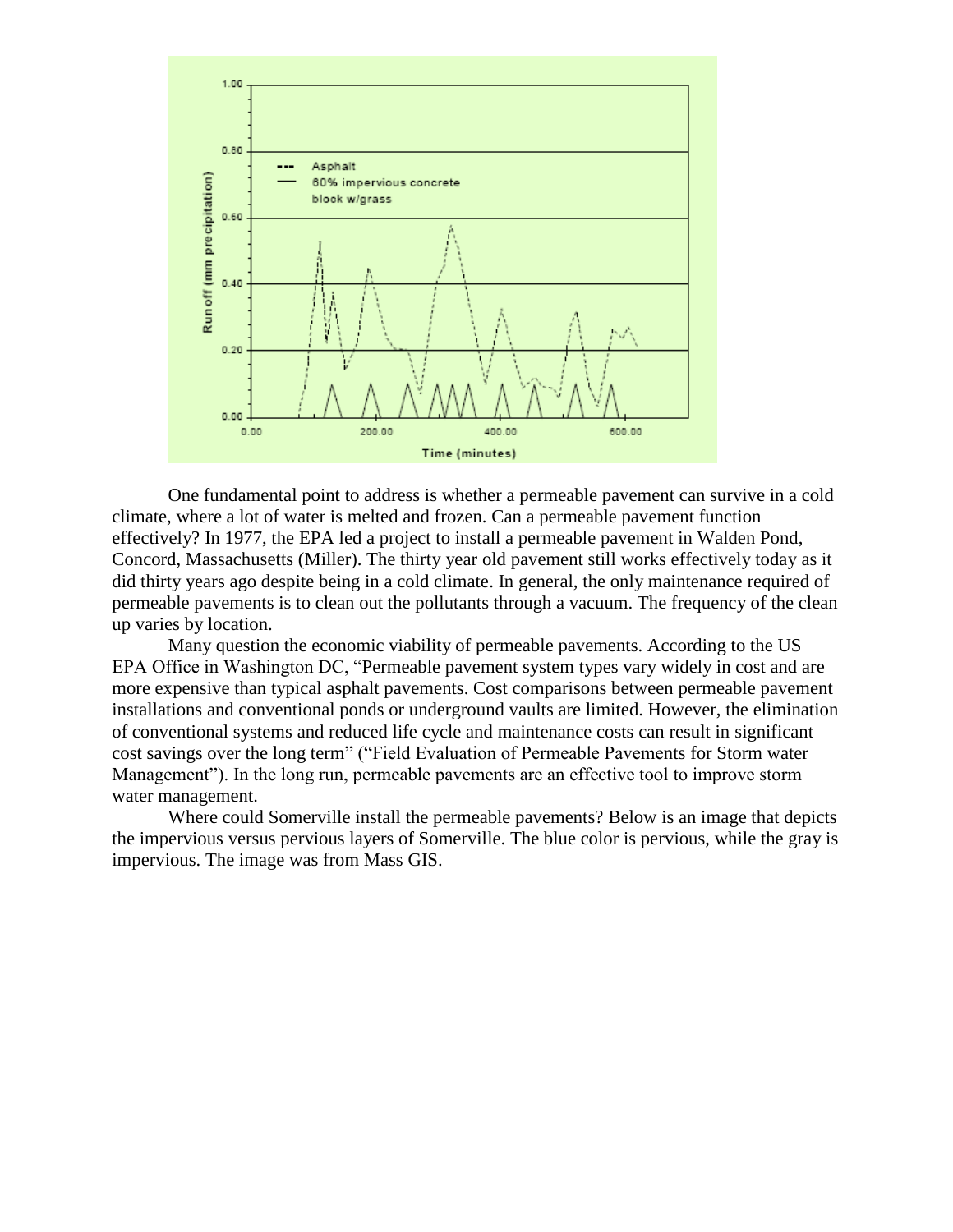

### **Conclusion**

The findings of this research project are to plant more trees, install green roofs, and to install permeable pavements because of their economic viability, improvements to the environment, and applicability to Somerville. These solutions have shown to work well domestically, nationally, and internationally. It is recommended to have a "green roof initiative" and/or a "permeable pavement initiative," where a certain percent of the city would have a certain amount of green roofs and/or permeable pavements by a certain time period. Finally, the City of Somerville could also encourage residents to install green roofs and/or permeable pavements, and could also assist residents to easily obtain permits for these jobs. In addition to these recommendations, it will be ideal to partner with the current "Sustainable Somerville" group. Instead of creating an additional working group, members of this research project will participate in the Sustainable Somerville conversations in order to ensure that green infrastructure is a part of the conversation from this point forward.

### **Community Partners**

- **Groundwork Somerville**: Tree planting and Green roof creation
- **City of Somerville**: improve ease of the permitting process for developers, organizations and landowners around permeable pavements and green roofs; create initiatives for landowners to create green roofs; use CDBG block grant money for organizations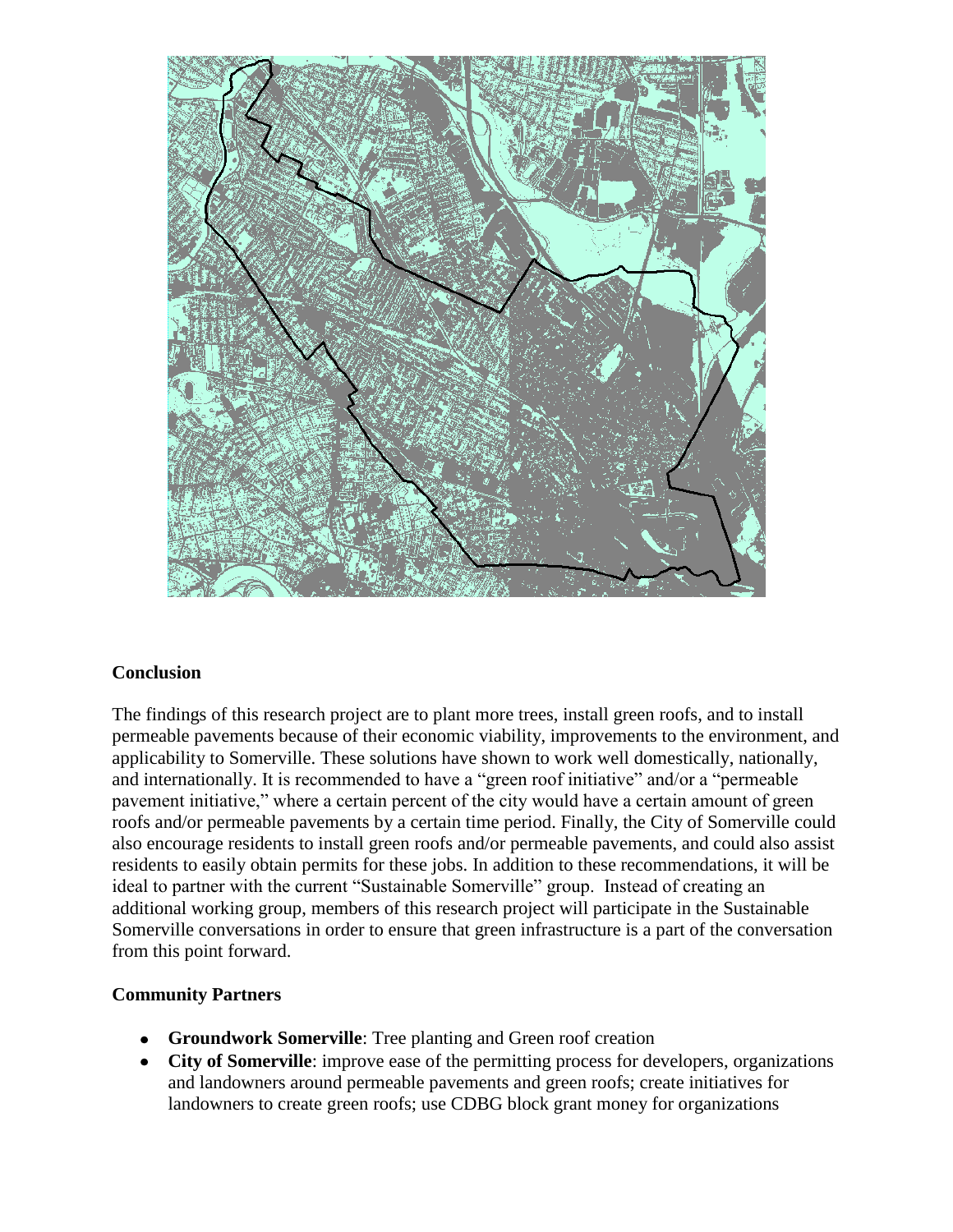planting trees around the community; have permeable pavement options in creation/renovation of parking lots and sidewalks.

• Local businesses/landowners: Create green roofs on flat roofs when re-roofing their buildings; partner with local non-profits to match trees planted (example, Home Depot will match the trees purchased by Groundwork Somerville this summer and plant along the busy Mystic Ave/ I-93).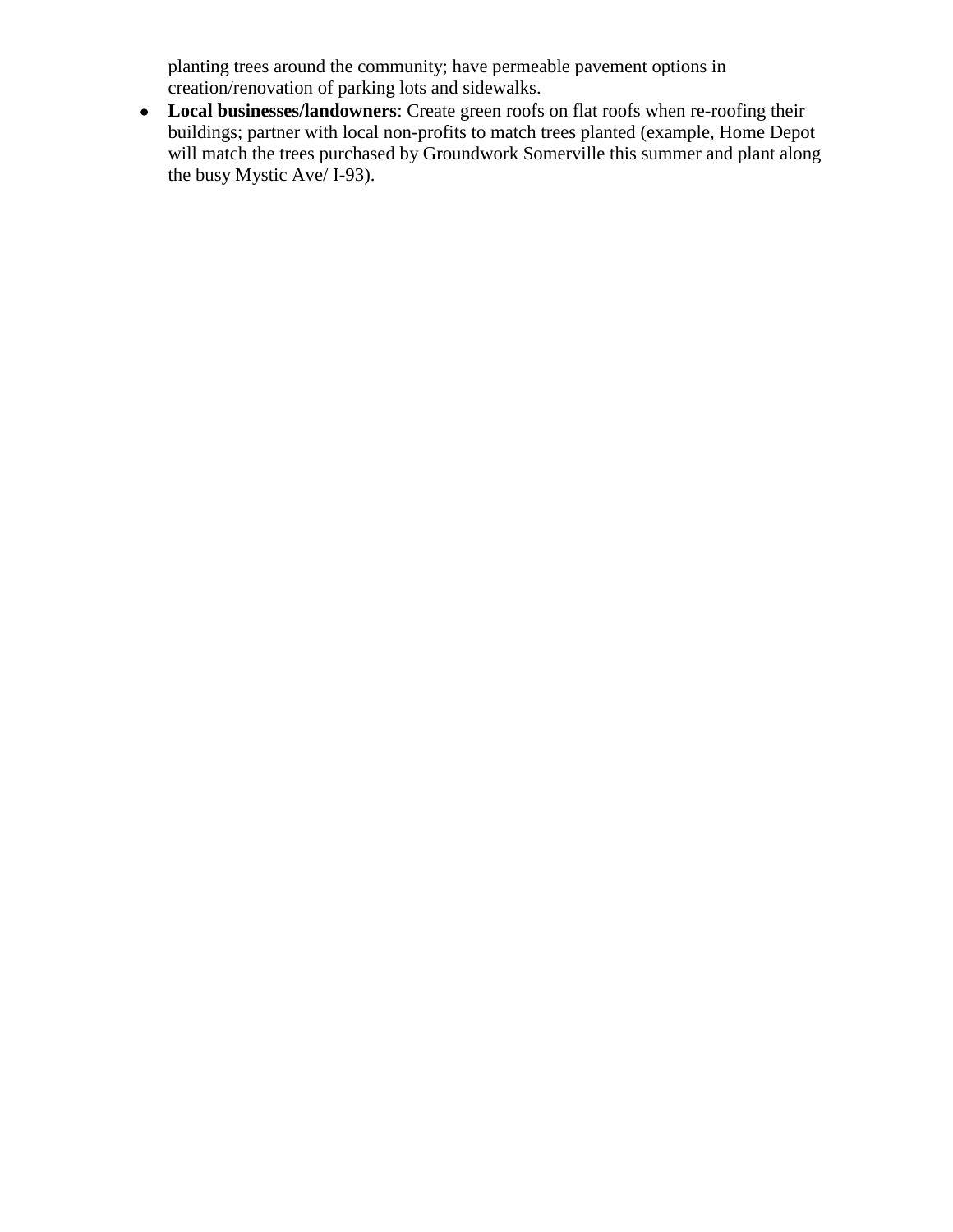## **Works Cited**

- Akhbari, et al. "Cool surfaces and shade trees to reduce energy use and improve air quality in urban areas." Lawrence Berkeley National Laboratory. 5 Feb. 2001. ScieneDirect. 20 Apr. 2008. <http://www.sciencedirect.com/science?\_ob=ArticleURL&\_udi=B6V50 -4292GPX-F& user=201547& rdoc=1&  $fmt=$ & orig=search& sort=d&view= c& acct=C 000014058& version=1& urlVersion=0& userid=201547&md5=8 3d94a2ac97f1b3c27a775ea29041e3b>
- Beckett, K. et al. "Effective Tree Species for Local Air Quality Management." University of Sussex. 2000. Journal of Arboriculture 26 (1). 11 Apr. 2008. <http://treelink.org/joa/2000/jan/02\_EFFECTIVE\_ TREE\_SPECIES\_beckett.pdf>
- Deshpande, Vithal. "Developing an Innovative Model for Cost Effective Asset Management and Pollution Prevention in a Municipal Storm Water System." EPA Office – City of Somerville, MA. 10 May 2005.
- "Did you Know…?" Somerville Transportation Equity Partnership. 2 Apr. 2008. 6 Apr. 2008. <http://www.somervillestep.org/background/>
- Escobedo, Francisco, et al. "Analyzing the cost effectiveness of Santiago, Chile's Policy of using urban forests to improve air quality." University of Florida. 1 Feb. 2007. Science Direct. 11Apr. 2008. <http://www.sciencedirect.com/science?\_ob=ArticleURL& \_udi=B6WJ7-4MYFG18-3&\_user=201547&\_coverDate=01%2F31%2F2008&\_alid= 722097745&\_rdoc=6&\_fmt=full&\_orig=search&\_cdi=6871&\_sort=d&\_docanchor=&\_a rtOutline=Y&view=c&\_ct=310&\_acct=C000014058&\_version=1&\_urlVersion=0&\_use rid=201547&md5=0c97562c5bf778de45eb157a7bb6fefe#secx10>
- "Field Evaluation of Permeable Pavements for Storm water Management." Office of Water. Oct. 2000. United States Environmental Protection Agency. 11 Apr. 2008. <http://www.epa.gov/owow/nps/pavements.pdf>
- "Final Five Year Consolidated Plan (2008-2013)." Residents and Community. 2008. City of Somerville. 20 Apr. 2008. <http://www.somervillema.gov/aud3.cfm?aud=res&cat=Con%20Plan&instance\_id=67>
- Fox, Wendy. "State and Local Officials and Community Leaders Celebrate Improvements at Foss Park in Somerville." Department of Conservation and Recreation Oct 26. 2007. Government of Massachusetts. 18 Apr. 2008. <http://mass.gov/dcr/news/html/pr10-26- 07.htm>
- Konopacki, S, et al. "Energy Effects of Heat-Island Reduction Strategies in Toronto." Heat Island Group. Feb. 2004. Lawrence Berkeley National Laboratory. 11 Apr. 2008. <http://www.ingentaconnect.com/content/els/03605442/2004/00000029/00000002 /art00242>